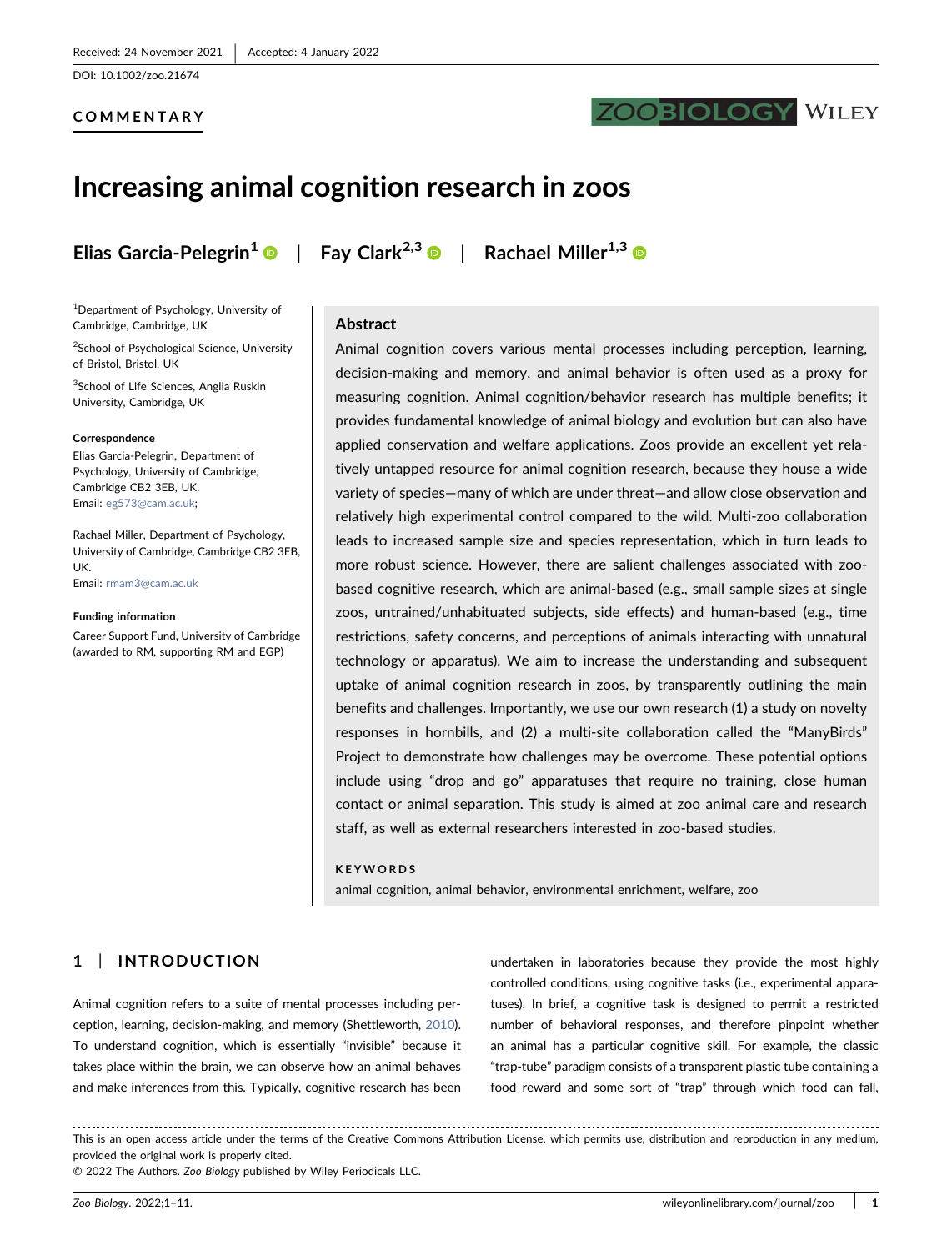2 | GARCIA‐PELEGRIN ET AL.

initially developed by primatologists (capuchin monkeys Cebus apella, Visalberghi & Limongelli, [1994](#page-10-1)). We can infer what the animal understands about traps (i.e., a particular aspect of their physical cognition) by looking at how they maneuver food through the tube in relation to the trap. This paradigm has been modified (e.g., "two‐trap tube," "trap-table") and tested in a range of species, including primates and birds (e.g., chimpanzees Pan troglodytes and children, Horner & Whiten, [2007](#page-9-0); rooks Corvus frugilegus, Seed et al., [2006;](#page-10-2) parrots Psittaciformes, Liedtke et al., [2011\)](#page-9-1). Overall, there have been multiple critiques of the task apparatus‐based approach to studying cognition (as opposed to natural observations; Heyes, [2015](#page-9-2); Rowe & Healy, [2014\)](#page-10-3), but it has been the most predominant approach in the literature since the animal cognitive revolution (Shettleworth, [2010\)](#page-10-0). Alternatively, a smaller number of cognitive scientists explore animal cognition in the wild, sometimes using apparatuses, but more often performing observational studies of animal behavior under naturalistic conditions (Byrne & Bates, [2011](#page-9-3); Pritchard et al., [2016\)](#page-10-4). This approach has different challenges, such as finding habituated populations to study, quantifying the exact cognitive skills or domains of interest when they are not bounded by a clear task and adapting laboratory tasks for field‐use (Pritchard et al., [2016\)](#page-10-4).

Lying at a unique midpoint between laboratory and wild cognitive studies, we find zoos. In zoos, we usually have a high level of animal access (and clarity of observation), and some conditions are easier to bring under control compared to the wild, but not as much as in laboratories (Hopper, [2017;](#page-9-4) MacDonald & Ritvo, [2016\)](#page-9-5). It is clear from the literature that zoo‐based research, including husbandry evaluation, animal cognition, biology, and health, is gaining momentum and scientific outputs (Rose et al., [2019](#page-10-5)). However, it appears that the type of cognitive research undertaken is strongly laboratory-themed (e.g., high training requirements, close humananimal interactions, heavy reliance on computer touchscreens, Egelkamp & Ross, [2019\)](#page-9-6). It can therefore largely only be undertaken in a handful of dedicated and resource‐rich zoos, such as those with permanent research staff or those with direct University links. For example, primate research at the Royal Zoological Society of Scotland and University of St Andrews Living Links/Budongo Research Consortium in the UK (Macdonald & Whiten, [2011](#page-9-7)) and the Max Planck Institute for Evolutionary Anthropology and Leipzig Zoo Wolfgang Koehler Primate Research Center in Germany. Interestingly, this may serve to widen the gap between zoos who may feel they are capable of cognitive research, and zoos who may think they are not.

The overarching aim of this commentary is to help to change the mindset of zoo professionals and external researchers who may perceive cognitive and behavioral research to be intensive, inaccessible, and of little value (such as being "only blue‐sky science," personal communication). We highlight the benefits of cognitive and behavioral research, including applications to animal welfare and conservation research and legislation, animal enrichment, public perception, and education. We will then give a transparent, honest account of the potential challenges, before we demonstrate strategies to address them. The authors are experienced in animal cognition and behavior research, conducted in zoos (e.g., Clark, [2017](#page-9-8); Clark

et al., [2019;](#page-9-9) Miller et al., [2014](#page-9-10); Miller, Garcia‐Pelegrin et al., [2021\)](#page-9-11), laboratories and the field. In addition, all authors have worked within UK zoos in other capacities, including as Animal Keepers (Rachael Miller and Elias Garcia‐Pelegrin), as Avian Research Coordinator (Rachael Miller) and Research Officer (Fay Clark).

# 2 | CURRENT BENEFITS AND CHALLENGES OF COGNITIVE RESEARCH IN ZOOS

#### 2.1 | Benefits

The benefits of zoo-based cognitive research center around taxonomic diversity and experimental control. A typical zoo houses several hundred different species, thus providing the highest taxonomic diversity of living specimens of any captive setting. For instance, there is an average of 168 species in a medium‐sized Association of Zoos and Aquariums credited zoo [\(aza.org](https://aza.org)), and around 400 species are under population management programs within European Association of Zoos and Aquaria zoos [\(eaza.net](https://eaza.net)). Contrast this to farms and laboratories that typically only house a handful of species or breeds (but with the obvious trade‐off of increased sample sizes, Section [3\)](#page-6-0). A recent review of avian cognition research (>500 articles across 30 journals from 2015 to 2020) indicated that only ~1.4% of bird species were represented, typically from four main orders (Lambert et al., [2021](#page-9-12)). It thus follows that only 3.9% of these studies were conducted in zoos (74.6% in labs; 17.4% at field sites; 3% at farms and 1.1% did not report the site or were at a mixture of sites; Lambert et al., [2021\)](#page-9-12). Similarly, a review of primate cognition research across a comparable timeframe indicated that only ~13.6% of species were represented (Many Primateset al., [2019\)](#page-8-0).

The majority of "exotic" (i.e., nondomesticated or managed animal) cognitive research has taken place on corvids (members of crow family), macaques, great apes, and dolphins (Emery & Clayton, [2004;](#page-9-13) Harley et al., [2010](#page-9-14); Tomasello & Call, [1997](#page-10-6)), all of which can be found in zoos worldwide but alongside a myriad of other taxonomic options. Under most circumstances, it will be easier to access animals living in zoos compared with the wild; particularly rare, dangerous, or cryptic species. Comparing levels of experimental control across different captive settings is less straightforward. In our experience, experimental control is site‐dependent, ranging from very high to very low levels of apparatus provision and training within enclosures. There is also the question of controlling nonexperimental variables such as climate and human presence. Again, while this depends greatly on the zoo's ethos and enclosure design, it is probably easier to deal with harsh weather conditions and confounding threats such as predators in a zoo setting compared with the wild.

In terms of cognitive research outcomes, these can broadly be divided into theoretical (or "pure") and applied. Cognitive studies on zoo‐housed great apes have made significant contributions to our understanding of human evolution (e.g., Tomasello & Call, [1997\)](#page-10-6), while studies on nonprimate cognition have offered important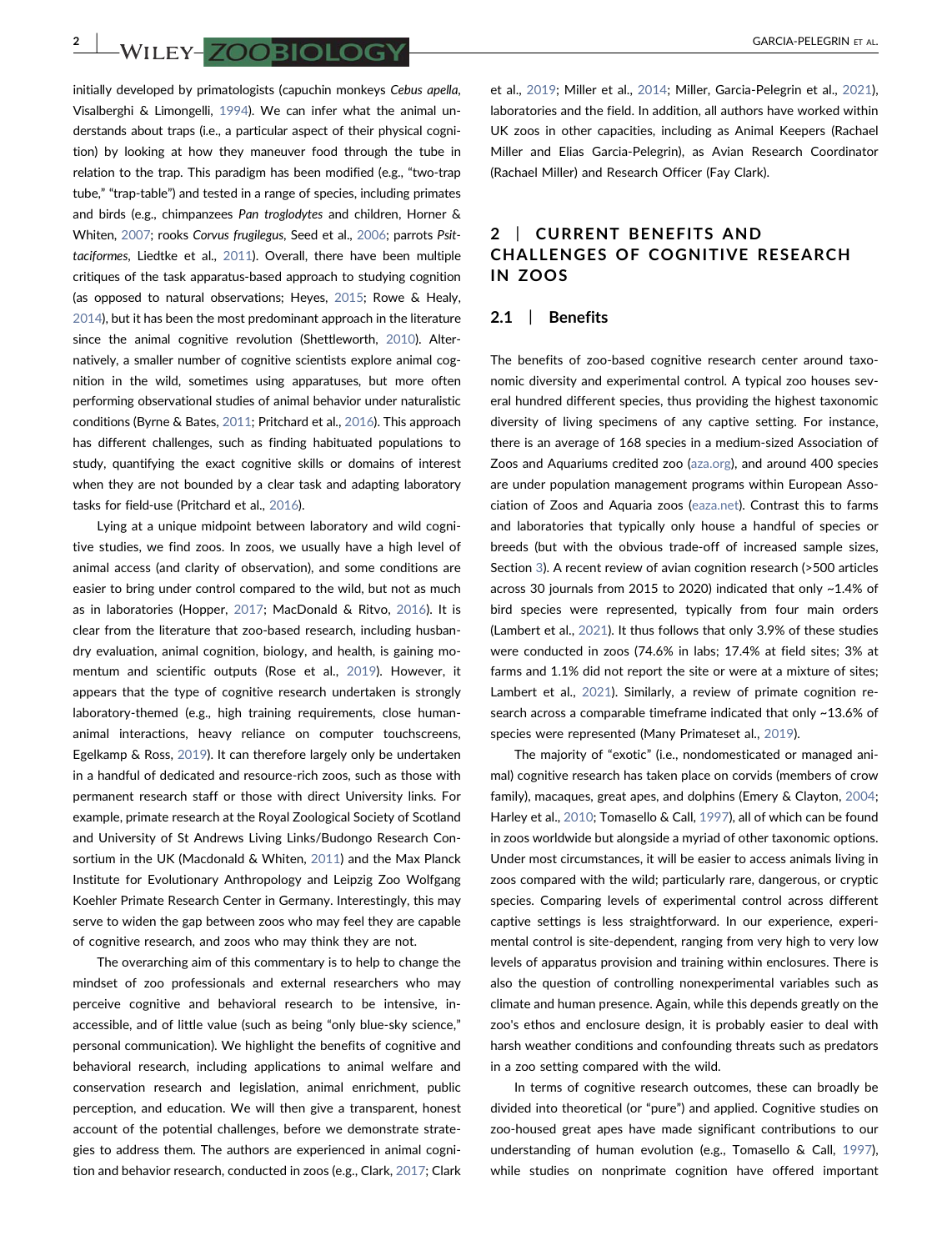comparative perspectives (e.g., convergent evolution of corvids and apes in Emery & Clayton, [2004](#page-9-13)). Then, the applications of zoo cognition research can further be divided into animal welfare and conservation. New knowledge of animal cognition has been integrated into animal protection policies. For example, research indicating that fish feel pain has led to increased protection in the fishing and farming industries (Braithwaite, [2010\)](#page-8-1). Similarly, research has led to changes in animal welfare legislation, such as the UK recently extending the scope of Animal Welfare (Sentience) Bill to recognize cephalopod mollusks and decapod crustaceans as sentient beings following an extensive review of the scientific evidence of sentience in these invertebrate animals (Birch et al., [2021;](#page-8-2) Schnell et al., [2021](#page-10-7)). Many of the studies with fish and cephalopods were conducted in laboratory settings, however, there is immense scope for other species located in zoos to be studied and hence contribute to more wide‐scale protections.

The field of "cognitive enrichment" (Clark, [2011\)](#page-9-15) was barely existent in the literature before 2010 but has steadily grown over the past decade within zoos. Cognitive enrichment aims to take knowledge of an animal's evolved cognitive skills and develop challenges to specifically target these skills. Importantly, animals' participation in these tasks has been demonstrated to enhance psychological well‐ being. There are three overarching connections between cognitive challenge and welfare: animals will often seek new challenges and "work" on a challenge without food reward, and solving a challenge is associated with positive emotions or physiological indicators of well‐ being (reviewed by Clark, [2011](#page-9-15), [2017\)](#page-9-8). The results of cognitive research can either feed forward into enrichment design, or research can be designed to simultaneously assess cognitive skill and welfare (Clark et al., [2019\)](#page-9-9). Combining research fields in this way is appealing because it acknowledges the inherent connections between cognition and mental state (Boissy et al., [2007;](#page-8-3) Duncan & Petherick, [1991](#page-9-16); Mendl & Paul, [2004](#page-9-17)), and maximizes the data collected per subject.

The link between cognition and conservation is also a growing field (Greggor et al., [2014\)](#page-9-18); knowledge of animal cognitive skills and sensory perception has been used to design human-wildlife conflict mitigation strategies in the wild, and to prepare captive animals for reintroduction (Griffin et al., [2000;](#page-9-19) Maloney & McLean, [1995](#page-9-20)). Zoos provide access to threatened species that may be otherwise unavailable for cognitive/behavioral research, which can then be implemented in conservation actions. For example, testing conservation‐relevant cognitive abilities, like neophobia (responses to novelty) and innovation (problem‐solving) in zoo‐housed critically endangered Bali myna Leucopsar rothschildi, then implementing these findings in active reintroduction efforts in Bali (Miller et al., [2021](#page-9-21)). In this way, zoo animals have significant opportunities to assist the survival of their wild counterparts.

Finally, other benefits of zoo‐based cognition research are best categorized as human‐based. Undertaking any research in zoos, cognitive or otherwise, satisfies one of the most important roles of the modern zoo (eaza.net, aza.org; Rose et al., [2019\)](#page-10-5), and feeds forward to educate the public. For instance, the use of cognitive research with dolphins for enrichment, science, education, and

GARCIA-PELEGRIN ET AL.  $ZOO$  BIOLOGY – WILEY  $\frac{1}{3}$ 

conservation at Disney's The Seas (Harley et al., [2010](#page-9-14)). More specifically, cognition demonstrating the mental capacities of animals to visitors can raise empathy and be leveraged to discuss wider conservation or welfare issues (Ormandy & Schuppli, [2014;](#page-10-8) Waller et al., 2021). Additionally, the typical approach from researchers is to utilize zoos to conduct research (either themselves or through student projects). We highlight that there are also opportunities for zoo staff to become more closely involved in research, such as data collection, gaining more insight into science, making new connections and, where appropriate, authorship on scientific publications. For instance, zookeepers often know the animals under their care best, and so are well-placed to engage the animals in research participation. However, zoo staff tend to have many tasks and other responsibilities within their roles, and therefore participation is only likely if it is supported by the zoo. Next, we address some of the potential challenges that may impact on cognitive research in zoos, whether conducted by researchers, by nonacademic staff, or through collaborative scientific frameworks.

### 2.2 | Challenges

The main potential challenges of cognitive research in zoos can be split into animal-based (i.e., concerning the animals used) and humanbased (i.e., concerning researchers, care staff, zoo visitors, or other stakeholders). We summarize the challenges in tabular form (Table [1](#page-3-0)) to delineate specific concerns that rarely appear in the literature (we cite where possible), but we have gleaned from our respective experiences in working with and for zoos as researchers and in other roles over the past 20 years. In relation to mitigating these issues, we further outline two specificexamples for "ideal" design for zoo‐research studies in Section [3](#page-6-0).

# 2.3 | Not all studies are created equal: Ideal designs for zoo research

Table [1](#page-3-0) outlined the main potential challenges and potential options to limit or overcome such challenges when preparing and conducting cognitive research in zoological facilities. While the table outlined does not comprise an exhaustive list of the concerns, it denotes the most likely challenges researchers might encounter when interacting with zoological facilities. Indeed, the researcher endeavoring to conduct cognitive testing with zoological collections ought to understand that contrary to testing within a purposely built laboratory facility, many zoological institutions are less likely to consider research protocols that might be labor intensive or alter the inner functioning of the animal care team. This poses an initial barrier to the researcher as most protocols in cognitive research entail training phases that might take considerable time and may rely on controlling the diet of the subjects under examination. Moreover, facilities in zoo settings are designed with the residing animal and visitor in mind, but not for the occasional cognitive researcher. As denoted in Table [1,](#page-3-0)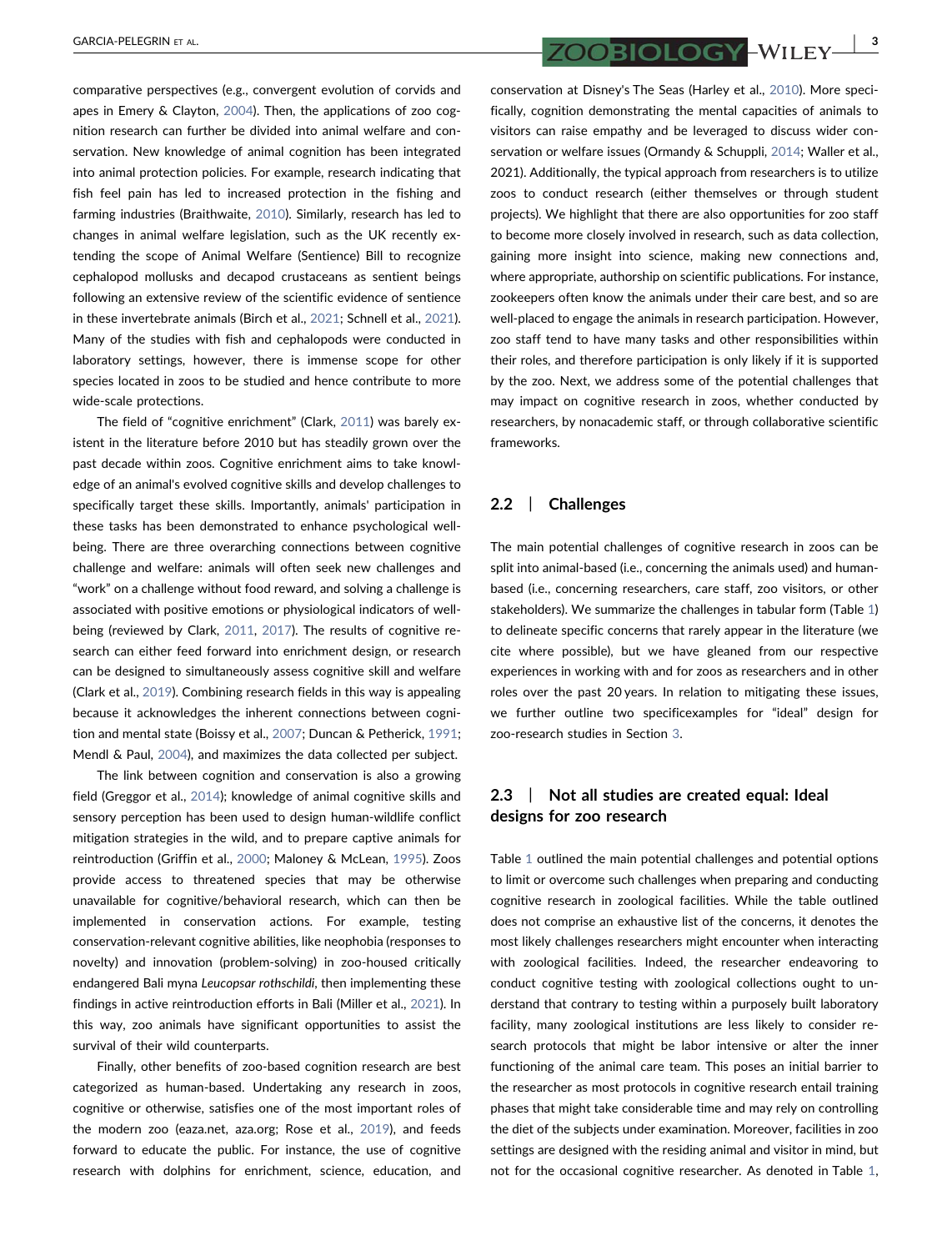# <span id="page-3-0"></span>TABLE 1 Potential challenges of cognitive research in zoos

| Challenge                                                                                           | Potential negative outcomes                                                                                     | Options to limit/overcome challenge                                                                                                                                                                                                                                                                                                                                                                                                                                                                                                                                                                                                                                                                                                                                                                   |
|-----------------------------------------------------------------------------------------------------|-----------------------------------------------------------------------------------------------------------------|-------------------------------------------------------------------------------------------------------------------------------------------------------------------------------------------------------------------------------------------------------------------------------------------------------------------------------------------------------------------------------------------------------------------------------------------------------------------------------------------------------------------------------------------------------------------------------------------------------------------------------------------------------------------------------------------------------------------------------------------------------------------------------------------------------|
| Animal-based                                                                                        |                                                                                                                 |                                                                                                                                                                                                                                                                                                                                                                                                                                                                                                                                                                                                                                                                                                                                                                                                       |
| Small sample sizes                                                                                  | Few individuals per species leading to low<br>statistical power (Button et al., 2013; Webster<br>& Rutz, 2020). | -Perform power calculations (e.g., Faul et al., 2009), and<br>seek advice on experimental design to overcome<br>small samples (Dugard et al, 2012; Saudargas &<br>Drummer, 1996).<br>-Work with multiple zoos/sites to increase sample size<br>(Many Primates, 2019; Lambert et al., 2021).                                                                                                                                                                                                                                                                                                                                                                                                                                                                                                           |
| Untrained/unhabituated animals                                                                      | Low participation, high drop-out rate, lengthy<br>habituation period required (Melfi et al., 2020).             | -Research what motivates the species. -Recruit a larger<br>sample size than needed (i.e., a contingency sample).<br>-Increase the period of habituation (Melfi et al., 2020).<br>-Design experiment with minimal/no training<br>requirement (e.g., "drop and go" apparatuses).                                                                                                                                                                                                                                                                                                                                                                                                                                                                                                                        |
| Site effect problem<br>(differences between<br>multiple zoos)                                       | Many confounding factors such as differing<br>housing conditions, prior histories, and climate.                 | -Use repeated measures design so that each animal acts<br>as its own control (Saudargas & Drummer, 1996).<br>-Compare experimental responses to baseline (e.g., how<br>does animal behave without experimental item<br>present; Miller et al., 2021).<br>-Adopt the STRANGE framework (Webster &<br>Rutz, 2020) where individual differences are reported<br>rather than concealed.<br>-Subscribe to a multi-site collaborative program like<br>ManyBirds (Lambert et al., 2021).                                                                                                                                                                                                                                                                                                                     |
| Animal welfare implications of<br>separation, injury, food<br>deprivation or stressful<br>challenge | Animals experience either acute or chronic pain or<br>suffering (Sherwin et al., 2017).                         | -Ensure research receives full ethical review and is<br>considered by a behaviorist and vet. -Design<br>experiment with minimal/no animal isolation-<br>apparatus could be provided to a whole social group<br>(Gazes et al., 2013).<br>-Continually supervise trials and set criteria for<br>immediately ceasing research if a welfare concern<br>arises.<br>-Provide multiple copies of apparatus if a dominant<br>animal may monopolize access. -Safety-test<br>apparatus on humans first.<br>-Refer to literature on welfare benefits of brief stressful<br>challenges (Meehan & Mench, 2007).<br>-Build enrichment assessment into cognitive studies (e.g.,<br>collect concurrent welfare data to see if cognitive<br>testing can be classified as cognitive enrichment;<br>Clark et al., 2019). |
| Concern over potential long-lasting<br>research implications                                        | Stress-related responses to new people or<br>experimental equipment. Over-familiarity with<br>new people.       | -Give special consideration to animals who must retain<br>levels of neophobia or human wariness, such as<br>candidates for reintroduction (Griffin et al., 2000).<br>-Undertake habituation to new people and experimental<br>items (e.g., starting outside enclosures or testing<br>without researchers entering enclosure; Kis<br>et al., 2015).<br>-Retain a distance to the animal that matches the<br>distance of usual care staff.<br>-Adapt protocols flexibly if and when required (e.g.,<br>number of trials).                                                                                                                                                                                                                                                                               |
| Human-based                                                                                         |                                                                                                                 |                                                                                                                                                                                                                                                                                                                                                                                                                                                                                                                                                                                                                                                                                                                                                                                                       |
| Visitor perception and interaction                                                                  | Lack of understanding of research focus and<br>output. Interference with research.                              | -Researchers must be professional at all times and<br>prepared to engage positively with visitors.<br>-Recruit assistants to explain the purpose of research,<br>use signage and social media (Waller et al., 2012).                                                                                                                                                                                                                                                                                                                                                                                                                                                                                                                                                                                  |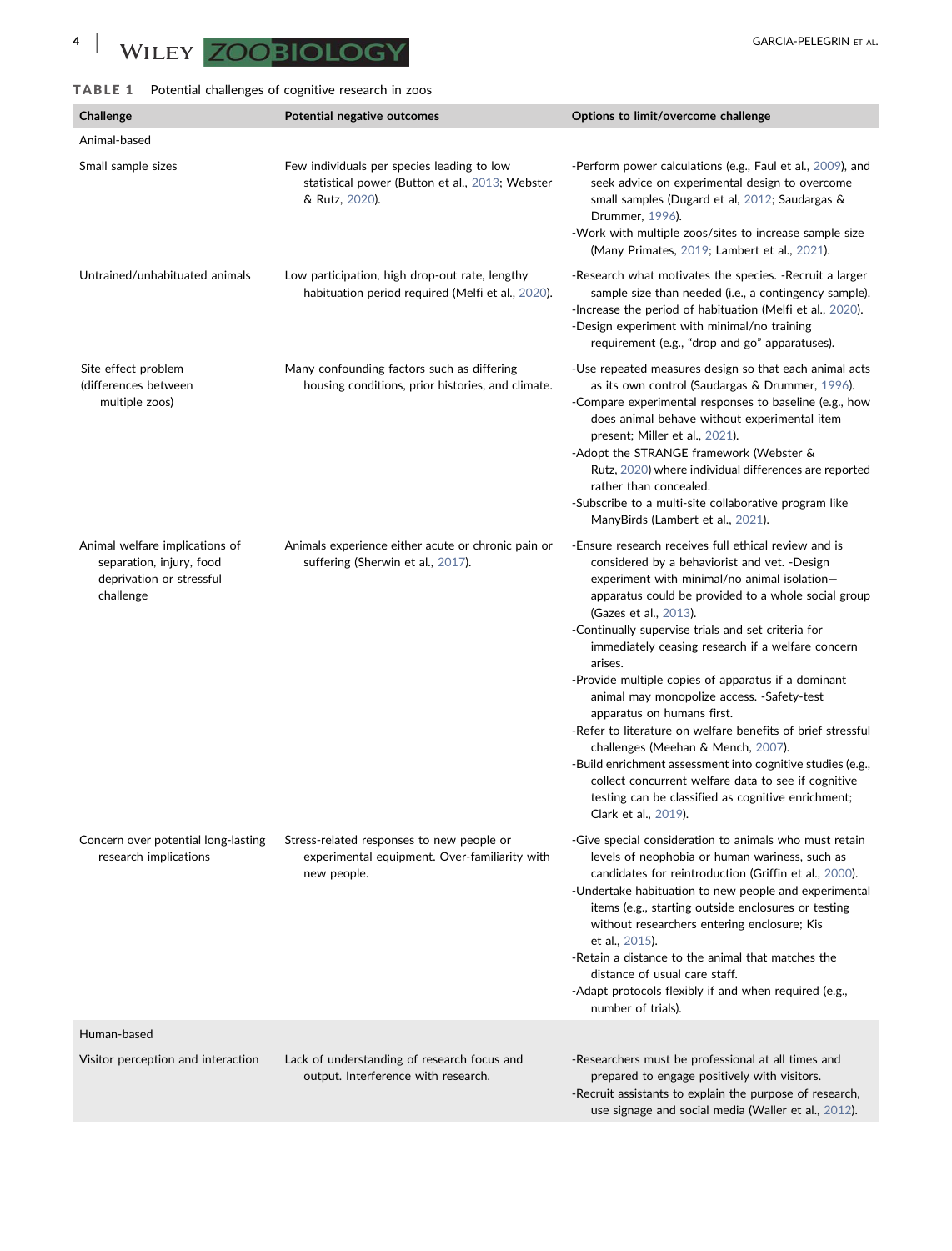# TABLE 1 (Continued)

| Challenge                    | Potential negative outcomes                                                                                                                                                                                                                              | Options to limit/overcome challenge                                                                                                                                                                                                                                                                                                                                                                                                                                                                                                                                      |
|------------------------------|----------------------------------------------------------------------------------------------------------------------------------------------------------------------------------------------------------------------------------------------------------|--------------------------------------------------------------------------------------------------------------------------------------------------------------------------------------------------------------------------------------------------------------------------------------------------------------------------------------------------------------------------------------------------------------------------------------------------------------------------------------------------------------------------------------------------------------------------|
|                              |                                                                                                                                                                                                                                                          | -Consider placing research in protected areas and using a<br>video link or changes in height to allow visitors to<br>spectate at a safe distance (Macdonald &<br>Whiten, 2011).<br>-Note that recent study suggests visitors respond more<br>to the behavior elicited by the enrichment than its<br>appearance (Salas et al., 2021)                                                                                                                                                                                                                                      |
| Reluctance                   | Past negative experience with researchers or<br>perception of research output.                                                                                                                                                                           | -Hold an initial "think tank" to gain perspectives in a safe<br>space (Gray et al., 2018).<br>-Build relationships based on mutual respect of opinions<br>and expertize.<br>-Set out a memorandum of agreement covering care<br>staff and researcher roles and responsibilities.<br>-Use a third-party advisor to moderate in case of conflict.<br>-Ensure that research outputs suit all stakeholders, for<br>example, a mixture of peer-reviewed articles,<br>technical papers, and presentations.                                                                     |
| Time/energy                  | Research will be another task in an already busy<br>schedule. Where to fit in the research around<br>cleaning, feeding, animal talks, breeding.                                                                                                          | -Researchers must be flexible where possible. - Research<br>should require minimal input from care staff (as<br>preferred).<br>-Training should be offered to researchers to move or<br>feed animals (as preferred).<br>-Design research using simple or automated procedures<br>(e.g., remote cameras and hands-free apparatus<br>operation).<br>- Use a drop and go apparatus which can be placed into<br>the enclosure and left with no researcher input. This<br>may require<br>automatically delivering food reward or providing many<br>food containers to access. |
| Animal- and human-based      |                                                                                                                                                                                                                                                          |                                                                                                                                                                                                                                                                                                                                                                                                                                                                                                                                                                          |
| Motivation and expertize     | Subject may have low motivation or a lack of<br>research experience leading to low<br>participation or poor performance.<br>Human may have lack of incentive for research<br>engagement or low familiarity with research<br>procedures and requirements. | -Agree the most suitable animal reward items and<br>frequency of use.<br>-Integrate care staff as active participants in research<br>(where preferred). Provide the appropriate level of<br>coauthorship or acknowledgment (as appropriate).<br>-Zoo management provides time for staff to engage in<br>research as a form of continuing professional<br>development.                                                                                                                                                                                                    |
| Dietary                      | Using food-based rewards for research has likely<br>dietary implications.                                                                                                                                                                                | -Justify whether food rewards will be additional or part<br>of daily diet.<br>-Time research to coincide with appropriate food<br>delivery times.                                                                                                                                                                                                                                                                                                                                                                                                                        |
| Breeding or veterinary care  | Research could interrupt breeding of threatened<br>species, which is often the priority for many<br>zoo species, or be interrupted if veterinary<br>care/treatment is required.                                                                          | -Researchers should obtain necessary permissions (e.g.,<br>EAZA ex situ program coordinators, European<br>studbooks) where applicable before data collection<br>-Researchers and zoo personnel may need to co-ordinate<br>around breeding seasons or veterinary care to reduce<br>any potential disturbance.                                                                                                                                                                                                                                                             |
| Health and safety<br>(H & S) | Access to enclosure may be physically unsafe or<br>introduce risk of zoonotic diseases.                                                                                                                                                                  | -Training on appropriate H & S including safe entry and<br>exit of enclosure, use of safety equipment (where<br>required), regular handwashing, mask-wearing;<br>minimal/no animal contact.<br>-Provide researchers with radio or emergency number.<br>-Alert auxiliary staff to researcher presence.                                                                                                                                                                                                                                                                    |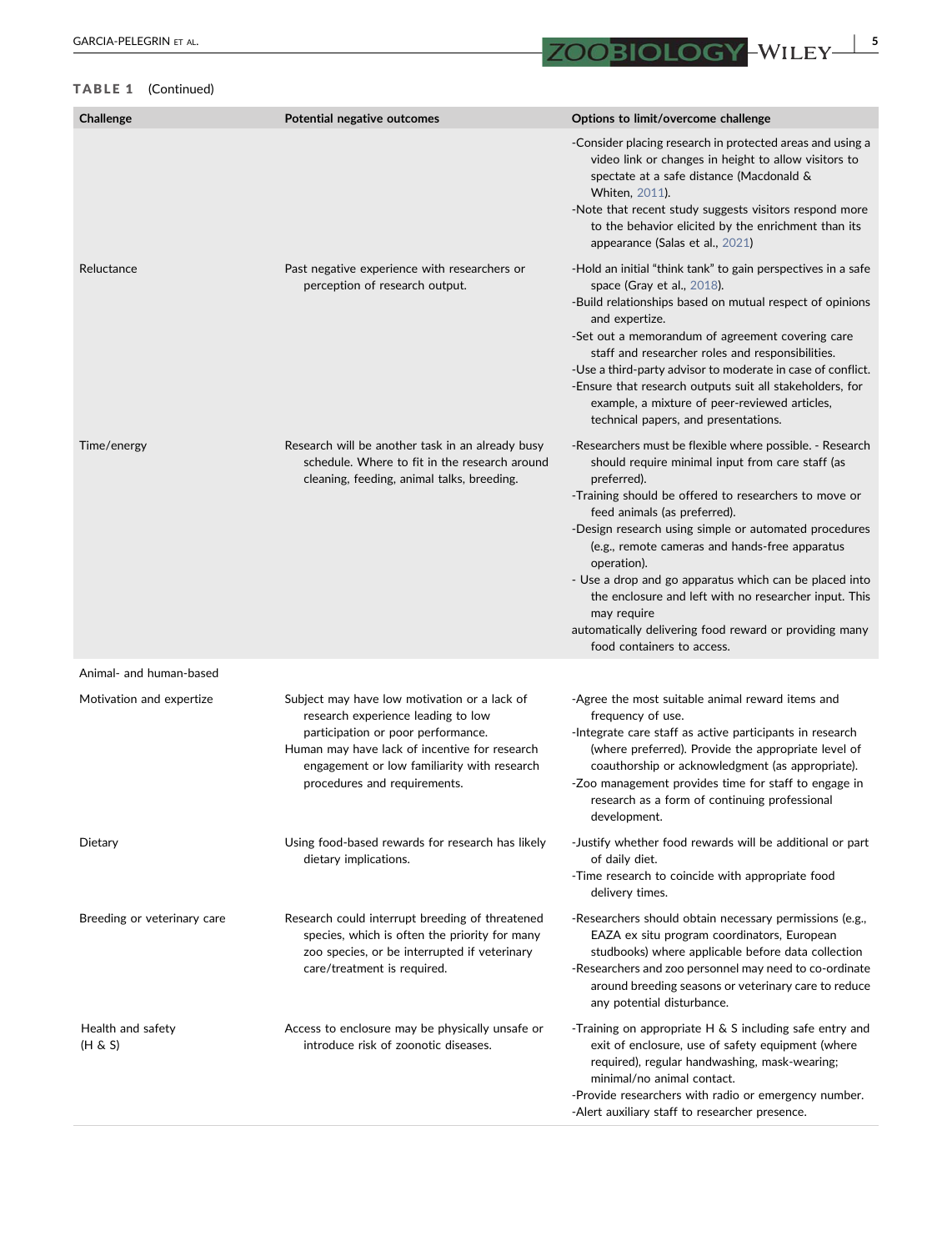**6 | WILEY-ZOOBIOLOGY** GARCIA-PELEGRIN ET AL.

a protocol that involves the separation of subjects is unlikely to find success in most zoological settings. Further, small sample sizes may pose an issue as many zoos only have a few exemplars of the desired species due to limited space, species prioritization, and other restrictions. Therefore, multi‐zoo testing is often a must to get the necessary samples sizes and related statistical power for the study (Button et al., [2013](#page-9-22)). Multi‐zoo research access may require additional permissions. For instance, many zoos belong to professional bodies, such as BIAZA (biaza.org.uk), EAZA (eaza.net), AZA (aza.org), and WAZA (waza.org), that have their own specific protocols and research boards aimed at moderating and facilitating the scientific study of zoological collections.

As we note, there are some challenges of testing in zoological settings that ought to be considered when creating paradigms for zoological testing. The literature already offers prime examples of successful experimental paradigms that address the main challenges one might encounter when researching in zoos. In this section, we will outline two specific examples of the type of research methodologies and frameworks that may offer a powerful set of tools for testing the cognitive capabilities of animals in zoological collections, applicable both to researchers and nonacademics interested in engaging in research. We hope that by doing so, we will encourage researchers and zoo personnel to consider zoos and their collections as the great resources for cognitive testing that they can be.

# 2.4 | Example: Case study on neophobia in hornbills

Novelty is the juxtaposition between experience and present stimulus—the more distinct a stimulus is from prior experience, the more novel it will be (Corey, [1978\)](#page-9-30). The discovery of novel items and environments is an unavoidable and important aspect of animal life. This is further enhanced in zoological settings where the ecological and social settings of the animal collections are largely outside of the animals' control. They may also be liable to change in reference to the zoological facility's resources, eventualities, and future plans. Animals manage novel input through exploration, which enables the animal to consider the utility of the item. However, novel inputs also pose a potential for danger, as unknown items may not be safe to consume or interact with, and unacquainted species may be predators (Greenberg & Mettke‐Hofmann, [2001\)](#page-9-31). Consequently, a degree of caution when deciding to interact with a novel stimulus aids the animal in balancing the potential of its utility against the risk of danger.

Neophobia (from the ancient Greek Neo [new] and phobia [fear]) refers to the fear that animals present when encountering a novel stimulus. Understanding how animals respond and approach novel stimuli is both vital for cognitive research and conservation because the effects of urbanization will likely force species into new ecosystems where they will have to inherently adapt (Greggor et al., [2014](#page-9-18)). Moreover, understanding these reactions within zoological collections will also be of use for the animal care team, as it will provide

insightful information regarding the degree of malleability in their ecosystem that a species or individual within their collection is likely to endure. For example, an animal with a high level of neophobia towards new foods might require a longer process of food habituation when faced with new changes in their dietary requirements than a species or individual with lower levels. Similarly, a species with high object‐level neophobia, such as a member of the corvid family (Miller, Lambert, et al., [2021\)](#page-9-21) may require more habituation steps when changing features in their enclosure than a species with low object neophobia, like a kea Nestor notabilis.

In this case study, we investigated the neophobic responses of nine captive hornbills (Bucerotidae, five species) at Birdworld Zoo in Farnham, UK. The zoo granted us access to their hornbill collection for 3 subsequent days, with 20 min per day (per enclosure). We selected this case study as an example for several reasons:

#### 2.5 | No need for training

In Table [1,](#page-3-0) it is highlighted that as zoological collections mainly comprise of untrained and unhabituated animals, this can result in overall low participation rates, which can lead to small sample sizes. This neophobia paradigm investigated the natural behaviors of the sample that is, how quickly they feed on their regular diet in the presence and absence of a novel item, as such, it required no training from the subjects. Moreover, as the paradigm investigates the behavioral reactions of the subjects to a new stimulus, it required no habituation periods, which allowed the experiment to be performed within the time constraints set by the zoological facility.

#### 2.6 | Adaptable for multiple zoo testing

As mentioned in Table [1,](#page-3-0) one of the main challenges of performing cognitive research in zoological facilities is the small sample sizes in the zoo and the potential issue of site differences (e.g., enclosure size, mixed species exhibits). As this paradigm was quick to perform, simple and did not require any human‐subject interaction, it was deemed a perfect methodology for further testing with multiple zoos (e.g., similar approach with Bali myna in Miller, Garcia‐Pelegrin, et al., [2021](#page-9-11)). Furthermore, one simple way to manage site differences is to compare the experimental responses to a control baseline within each site, which is possible with this paradigm as it includes a familiar food condition (i.e., presented without a novel item).

### 2.7 | Animal welfare implications

Animal welfare implications should be a priority when designing an experimental paradigm for any facility (be that laboratory or zoological). Zoological collections are often very understandably reluctant to separate their subjects even temporarily (as social animals may not be used to being alone and may react negatively). This neophobia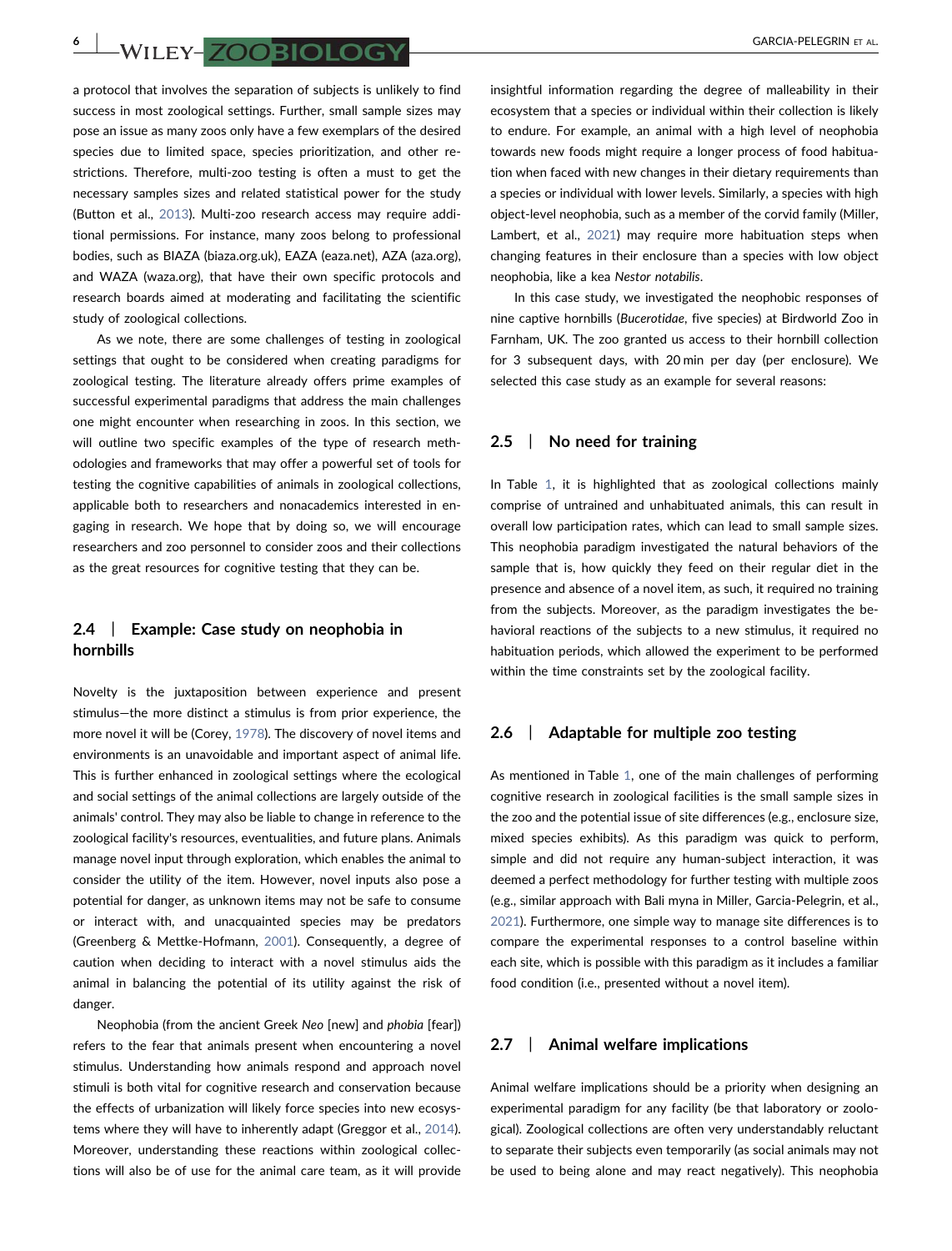<span id="page-6-1"></span>

FIGURE 1 (a) Novel object condition with a pair of Blyth's hornbills (Rhyticeros plicatus). (b) Novel food condition with a Southern ground hornbill (Bucorvus leadbeateri) that is pecking at the orange jelly [Color figure can be viewed at [wileyonlinelibrary.com\]](http://wileyonlinelibrary.com)

| <b>Species</b>              | <b>Binomial</b><br>nomenclature | Sample size   | <b>Housing</b> |
|-----------------------------|---------------------------------|---------------|----------------|
| Southern ground<br>hornbill | Bucorvus leadheateri            | 2             | Paired         |
| Blyth's hornbill            | Rhyticeros plicatus             | 2             | Paired         |
| Visayan hornbill            | Penelopides panini              | 2             | Paired         |
| <b>Black hornbill</b>       | Anthracoceros<br>malayanus      | $\mathcal{P}$ | Paired         |
| Rhinoceros hornbill         | <b>Buceros rhinoceros</b>       | 1             | Alone          |

<span id="page-6-2"></span>TABLE 2 Hornbill species, sample sizes, and housing

paradigm allowed for social testing as the measurement was a comparison between the responses of the target individual in the control condition with their responses in the experimental condition, both of which were tested within the same pair of birds.

## 2.8 | Time/energy

Zoological facilities are often busy places that may lack time and staff resources to appoint a dedicated zookeeper to overview the researcher experimenting. Consequently, a successful paradigm for zoological research is likely to be quick to complete and not demand a lot of resources from the zoological team. The paradigm performed in this case study took only 20 min per day (per enclosure) over 3 days to complete—under 5 h in total for all tested enclosures. Moreover, as the paradigm required the novel food and objects to be placed alongside their daily feed, this was done during their routine feeding time and thus caused no/minimal disruption to the animal care team's routine.

## <span id="page-6-0"></span>3 | METHODS

The neophobia experiment consisted of three conditions that varied depending on the stimulus presented to the subjects. In the control condition, we presented the subjects with their

regular diet inside a familiar food bowl. The novel object condition consisted of the addition of a purposely made novel object next to their familiar food. The novel objects were crafted to resemble the items used for neophobia testing in corvids (Miller et al., [2021\)](#page-9-21) and Bali myna research (Miller et al., 2021), but adapted for the hornbills' typically larger size (Figure [1a](#page-6-1)). The novel food condition consisted of the addition of a 10 cm<sup>3</sup> block of orange‐colored jelly placed inside a secondary food bowl next to the familiar food (Figure [1b](#page-6-1)). We were interested in the hornbills' latency to approach and touch the familiar food in reference to the stimulus (or absence of) presented to the subjects. To do so, we measured the behavioral reactions of the hornbills to the novel food and novel object in contrast to when presented with the familiar food alone. We deemed the commencement of each trial as the moment the experimenter left the video shot. Each trial lasted 20 min in total (as per Miller et al., [2021\)](#page-9-21), which was based on pilot trials where we checked that subjects would approach familiar food alone (no novel items present) within this time frame.

#### 3.1 | Subjects

The subjects of this case study were all the hornbill species presently available for testing at Birdworld Zoo (Farnham, UK). The species and sample sizes are displayed in Table [2.](#page-6-2)

#### 3.2 | Data analysis

We video recorded all trials and coded all videos using Solomon Coder (Péter, [2019](#page-10-14)). To investigate the effects of condition (control, novel food, and novel object) on the hornbills' latency to (a) approach and (b) touch the familiar food, we conducted a Generalized Linear Mixed Model (GLMM) in RStudio for Mac (version 1.2.1335) with subject as a random effect and condition (control, novel food, and novel object) as main effects, using likelihood ratio tests (drop1() function) and Tukey comparisons for post‐hoc comparisons (package multcomp, function glht()).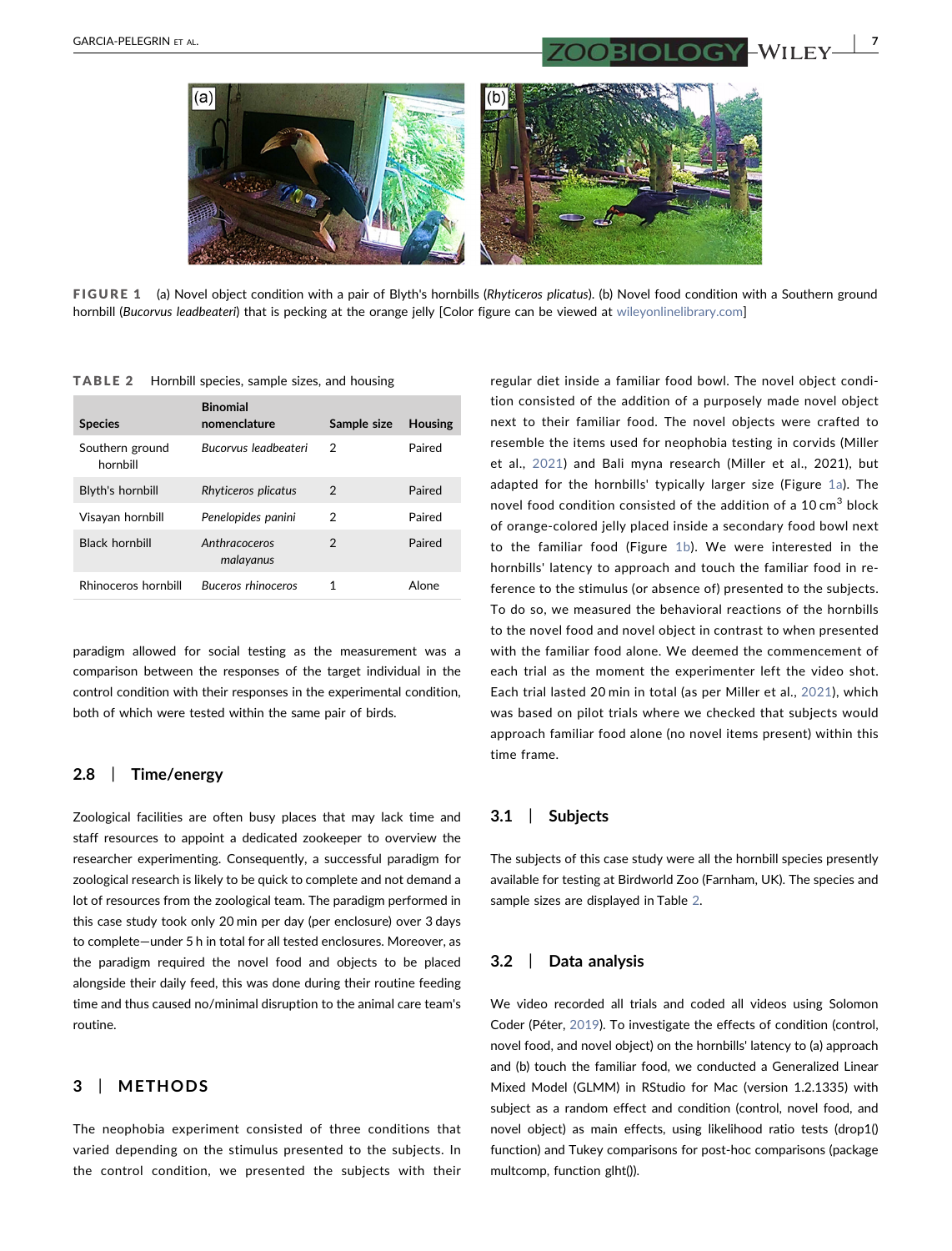<span id="page-7-0"></span>

FIGURE 2 Latency to approach the familiar food differed between conditions. Raw data: lines represent median. \*\*\* p < .001

#### 3.3 | Ethics statement

This noninvasive behavioral bird study was conducted adhering to UK laws and regulations and covered under a University of Cambridge nonregulated procedure. Additionally, we obtained permission to conduct the study from the representatives of the study site (Birdworld, UK).

### 4 | RESULTS

Latency to approach and touch the familiar food differed across the conditions (GLMM: latency to approach,  $X^2 = 7487.1492$ , df = 2,  $p < .001$ : latency to touch  $X^2 = 7572.239$ , df = 2, p < .001). Hornbills took longer to approach the familiar food when a novel object or novel food was present compared to the control condition (Tukey contrasts: novel object-control,  $z = 78.54$ ,  $p < .001$ ; novel foodcontrol,  $z = -15.03$ ,  $p < .001$ ). They also took longer to approach the familiar food when a novel object was present than when a novel food was present (Tukey contrasts: novel object—novel food,  $z = 78.37$ ,  $p < .001$ ) (Figure [2](#page-7-0)).

# 5 | DISCUSSION

In this case study, we tested the latency to approach and touch familiar food in presence of a novel object or a novel food (i.e., neophobia) in five different species of captive hornbills (nine subjects). We found that hornbills took longer to approach the

familiar food when there was a novel object next to it, compared to a novel food, or no novel item present. Additionally, they took longer to approach when a novel food was present than the familiar food alone. These results suggested that hornbills exhibit a degree of caution when faced with novel inputs, which is likely to be a behavioral adaptation that moderates the possibility of danger in the wild (Greenberg & Mettke‐Hofmann, [2001;](#page-9-31) Mettke‐Hofmann et al., [2002\)](#page-9-32).

Anecdotally, while only one subject touched the novel object, four of nine subjects (44.5%) pecked at the novel food (jelly). Using a comparable paradigm, only 20% of (241) corvids (Miller et al., [2021](#page-9-21)) and 0% of (22) Bali myna touched the novel food (Miller et al., [2021](#page-9-11)). This finding in hornbills may be related to their mainly frugivorous diet (Naniwadekar et al., [2015](#page-10-15)), which leads them to be more likely to identify the vibrant colors or smell of the orange jelly as a potential food source. The finding that hornbills displayed some neophobic sensitivity when confronted with a novel input should be kept in mind when making changes in their enclosure or diet, suggesting that a period of habituation before any major change is likely a good course of action.

We conducted this study as an example of an experimental design that is relatively simple to perform in zoological settings. We encountered no major technical issues with the protocol. On this occasion, the zoological facility allowed for the experimenter to perform the daily feeds to the birds alongside testing. Being able to present the food to the hornbills (rather than a zookeeper needing to be present to do this) aided in the efficiency of the experiment. We note that the neophobic reactions to new people or keepers presenting food have yet to be studied, though there is some indication that birds respond differently to familiar versus unfamiliar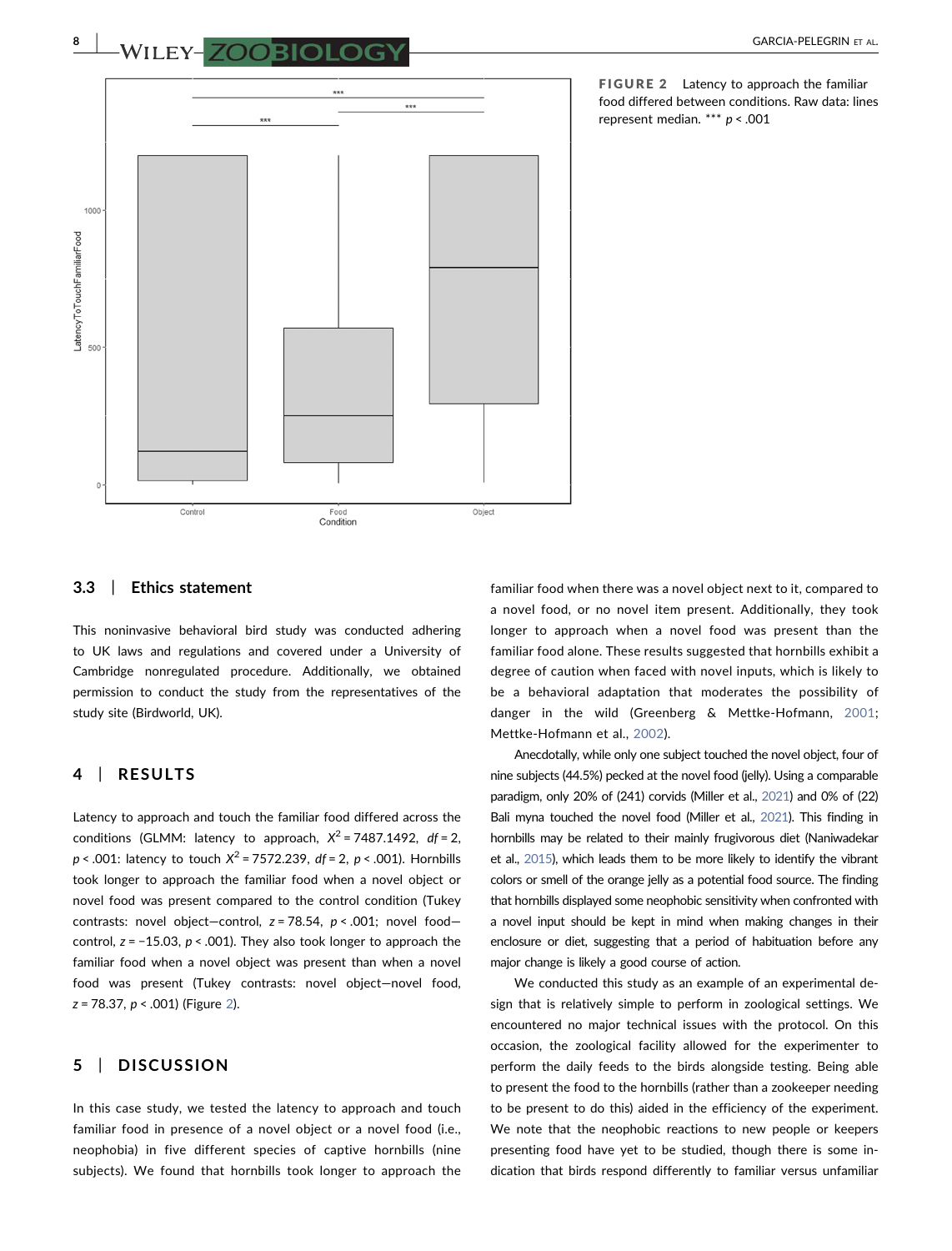GARCIA-PELEGRIN ET AL.  $\overline{ZOOBIOLOGY}$  –  $WILEY$  –  $\overline{9}$ 

people (Cibulski et al., [2014](#page-9-33)). This is worth further exploration as it may affect the results of some studies and the willingness of some subjects to participate in the study. Indeed, one of the subjects in the present experiment, the Rhinoceros hornbill, initially displayed some hostile behavior towards the experimenter, though this quickly dissipated in subsequent trials. Thus, it may be worthwhile considering habituating the subjects to a new experimenter if required to enter the enclosure before testing. Alternatively, this experiment could be conducted by a familiar zookeeper, as it only required adding a novel stimuli beside their daily feed for a short period of time (20 min) across a 3‐day period.

Overall, we chose to present this study as an example of the type of simple paradigm that can be informative while mitigating some of the main issues one ought to consider when performing cognitive research with zoological collections (as highlighted in Table [1\)](#page-3-0). While the data alone offers an insightful window into the behavioral reactions of hornbills displayed when presented with certain types of novel stimulus, it is important to note that there are limitations with the data presented. The main limitations of this data set concern the sample size and lack of repeated testing, which makes the results of this study constrained in their inference capability. As denoted in this study, one way around this issue is through multi‐zoo research and/or collaborating with frameworks like the Many X Initiatives (see next section). When doing so it is imperative to consider the inherent differences between the zoos and aim at minimizing them through methodological consistency. For instance, comparing experimental conditions to a control condition (as performed in this case study), enacting a repeated measures design thus treating each subject as their own baseline, or a combination of both.

#### 5.1 | Example: Many X initiatives

Many X initiatives such as ManyBabies, ManyPrimates, ManyDogs and ManyBirds Projects share a common approach to facilitate large‐ scale, international collaborative research under Open Science based frameworks (Many Primates et al., [2019](#page-8-0); Byers-Heinlein et al., [2020](#page-9-34); Lambert et al., [2021](#page-9-12)). Many of these projects aim to explore the evolution of cognition within specific animal groups, with the potential in future for cross‐project collaborations. The Many X projects aim to be inclusive, inviting collaboration between academics and nonacademics, across the world with clear, coherent, and accessible frameworks for research participation. The ManyBirds Project, in particular, aims to facilitate collaboration with a variety of potential sites, including zoos, labs, field, and private homes, by selecting experimental designs that are low time and labor intensive, requiring no/minimal physical contact with the experimenter and therefore suitable for unhabituated/untrained birds (Lambert et al., [2021\)](#page-9-12). An example of this is the upcoming ManyBirds study on neophobia in birds—following a similar protocol as the above hornbill pilot study (for more information: Twitter: @TheManyBirds; Website: [www.](http://www.themanybirds.com) [themanybirds.com](http://www.themanybirds.com)).

# 6 | CONCLUSION

Animal cognition and behavior research have important implications for applied sciences including animal welfare and conservation, as well as in education, ethics, and legislation. It can also be enriching for captive animals to participate in research. There is a need to increase species and sample size representation in research (e.g., Many Primates et al., [2019](#page-8-0); Lambert et al., [2021](#page-9-12)), and zoological collections provide a unique opportunity to achieve this together in a mutually beneficial manner. We identify some of the relevant benefits and challenges to zoo‐based research, and outline potential mitigating options, including specifics for experimental designs that may be most suitable for many zoo environments. We hope that this article contributes to increasing zoo‐based cognitive and behavioral research.

#### ACKNOWLEDGMENTS

Many thanks to Birdworld (Farnham, UK) for access to hornbills for this pilot study, particularly to Duncan Bolton, Kat Nicola, and Polly Bramham. Thank you to Gavin Harrison for feedback on a manuscript draft, and Katy Lee Jones for help with the hornbill testing. Rachael Miller and Elias Garcia‐Pelegrin were funded by a Career Support Fund (University of Cambridge) awarded to Rachael Miller. At the time of writing, Fay Clark was an honorary research associate at the University of Bristol.

#### CONFLICT OF INTERESTS

The authors declare that there are no conflict of interests.

#### DATA AVAILABILITY STATEMENT

The hornbill study data sheet is available at: [https://osf.io/sc684/?](https://osf.io/sc684/?view_only=e5897a4277a445a3887bdda6fa3f7d05) [view\\_only=e5897a4277a445a3887bdda6fa3f7d05](https://osf.io/sc684/?view_only=e5897a4277a445a3887bdda6fa3f7d05)

#### ORCID

Elias Garcia-Pelegrin D <https://orcid.org/0000-0003-0024-9861> Fay Clark **<https://orcid.org/0000-0001-9668-1944>** Rachael Miller <https://orcid.org/0000-0003-2996-9571>

#### REFERENCES

- <span id="page-8-0"></span>Many Primates, D. M., Beran, M. J., Bohn, M., Call, J., DeTroy, S., Duguid, S. J., Watzek, J., Egelkamp, C. L., Fichtel, C., Fischer, J., Flessert, M., Hanus, D., Haun, D. B. M., Haux, L. M., Hernandez‐ Aguilar, R. A., Herrmann, E., Hopper, L. M., Joly, M., Kano, F., Keupp, S., … Watzek, J. (2019). Establishing an infrastructure for collaboration in primate cognition research. PLoS ONE, 14(10): e0223675. <https://doi.org/10.1371/journal.pone.0223675>
- <span id="page-8-2"></span>Birch, J., Burn, C., Schnell, A., Browning, H., & Crump, A. (2021). Review of the evidence of sentience in Cephalopod mollusks and Decapod crustaceans. London School of Economics and Political Science for Department for Environmental Food and Rural Affairs. [https://www.lse.ac.uk/News/](https://www.lse.ac.uk/News/News-Assets/PDFs/2021/Sentience-in-Cephalopod-Molluscs-and-Decapod-Crustaceans-Final-Report-November-2021.pdf) [News-Assets/PDFs/2021/Sentience-in-Cephalopod-Molluscs-and-](https://www.lse.ac.uk/News/News-Assets/PDFs/2021/Sentience-in-Cephalopod-Molluscs-and-Decapod-Crustaceans-Final-Report-November-2021.pdf)[Decapod-Crustaceans-Final-Report-November-2021.pdf](https://www.lse.ac.uk/News/News-Assets/PDFs/2021/Sentience-in-Cephalopod-Molluscs-and-Decapod-Crustaceans-Final-Report-November-2021.pdf)
- <span id="page-8-3"></span>Boissy, A., Arnould, C., Chaillou, E., Désiré, L., Duvaux‐Ponter, C., Greiveldinger, L., & Veissier, I. (2007). Emotions and cognition: A new approach to animal welfare. Animal Welfare, 16(2), 37–43.
- <span id="page-8-1"></span>Braithwaite, V. (2010). Do fish feel pain?. Oxford University Press.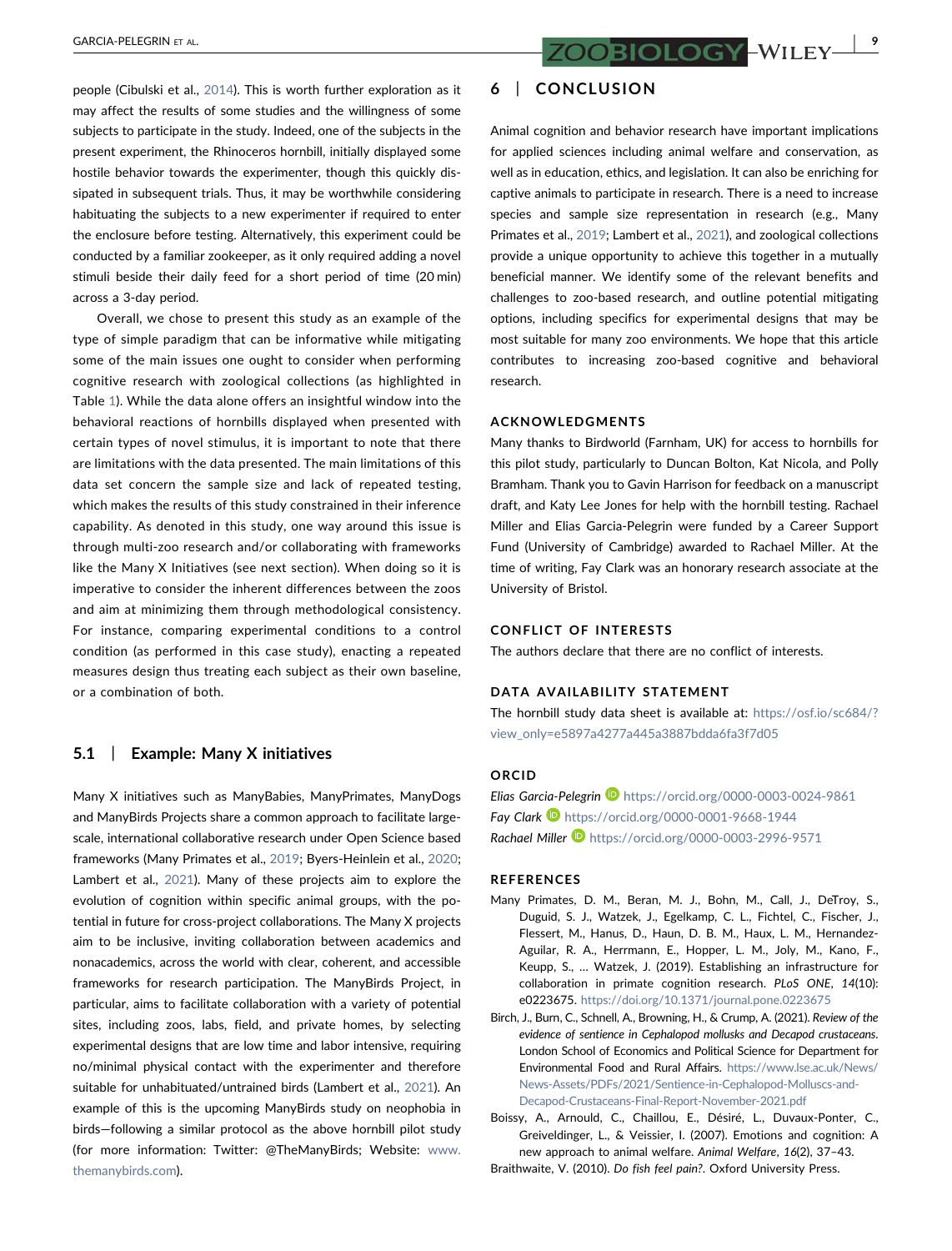– WILEY – ZOOBIOLOGY – SARCIA-PELEGRIN ET AL.

- <span id="page-9-22"></span>Button, K. S., Ioannidis, J. P., Mokrysz, C., Nosek, B. A., Flint, J., Robinson, E. S., & Munafò, M. R. (2013). Power failure: Why small sample size undermines the reliability of neuroscience. Nature Reviews Neuroscience, 14(5), 365–376. <https://doi.org/10.1038/nrn3475>
- <span id="page-9-34"></span>Byers‐Heinlein, K., Bergmann, C., Davies, C., Frank, M. C., Hamlin, J. K., Kline, M., Kominsky, J. F., Kosie, J. E., Lew‐Williams, C., Liu, L., Mastroberardino, M., Singh, L., Waddell, C., Zettersten, M., & Soderstrom, M. (2020). Building a collaborative psychological science: Lessons learned from ManyBabies 1. Canadian Psychology, 61(4), 349–363. <https://doi.org/10.1037/cap0000216>
- <span id="page-9-3"></span>Byrne, R. W., & Bates, L. A. (2011). Cognition in the wild: Exploring animal minds with observational evidence. Biology Letters, 7(4), 619–622. <https://doi.org/10.1098/rsbl.2011.0352>
- <span id="page-9-33"></span>Cibulski, L., Wascher, C. A. F., Weisse, B. M., & Kotrschal, K. (2014). Familiarity with the experimental influence's performance of common ravens and carrion crows in cognitive tasks. Behavioural Processes, 103, 128–137. [https://doi.org/10.1016/j.beproc.2013.](https://doi.org/10.1016/j.beproc.2013.11.013) [11.013](https://doi.org/10.1016/j.beproc.2013.11.013)
- <span id="page-9-15"></span>Clark, F. E. (2011). Great ape cognition and captive care: Can cognitive challenges enhance well‐being? Applied Animal Behaviour Science, 135(1‐2), 1–12. <https://doi.org/10.1016/j.applanim.2011.10.010>
- <span id="page-9-8"></span>Clark, F. E. (2017). Cognitive enrichment and welfare: Current approaches and future directions. Animal Behavior and Cognition, 4, 52–71. <https://doi.org/10.12966/abc.05.02.2017>
- <span id="page-9-9"></span>Clark, F. E., Gray, S. I., Bennett, P., Mason, L. J., & Burgess, K. V. (2019). High-tech and tactile: Cognitive enrichment for zoo-housed gorillas. Frontiers in Psychology, 10, 1574. [https://doi.org/10.3389/fpsyg.](https://doi.org/10.3389/fpsyg.2019.01574) [2019.01574](https://doi.org/10.3389/fpsyg.2019.01574)
- <span id="page-9-30"></span>Corey, D. T. (1978). The determinants of exploration and neophobia. Neuroscience & Biobehavioral Reviews, 2(4), 235–253.
- <span id="page-9-24"></span>Dugard, P., File, P., & Todman, J. (2012). Single‐case and small‐n experimental designs: A practical guide to randomization tests. Routledge.
- <span id="page-9-16"></span>Duncan, I. J., & Petherick, J. C. (1991). The implications of cognitive processes for animal welfare. Journal of Animal Science, 69(12), 5017–5022.
- <span id="page-9-6"></span>Egelkamp, C. L., & Ross, S. R. (2019). A review of zoo‐based cognitive research using touchscreen interfaces. Zoo Biology, 38, 220–235. <https://doi.org/10.1002/zoo.21458>
- <span id="page-9-13"></span>Emery, N. J., & Clayton, N. S. (2004). The mentality of crows: Convergent evolution of intelligence in corvids and apes. Science, 306(5703), 1903–1907. <https://doi.org/10.1126/science.1098410>
- <span id="page-9-23"></span>Faul, F., Erdfelder, E., Buchner, A., & Lang, A. G. (2009). Statistical power analyses using G\* Power 3.1: Tests for correlation and regression analyses. Behavior Research Methods, 41(4), 1149-1160. [https://doi.](https://doi.org/10.3758/BRM.41.4.1149) [org/10.3758/BRM.41.4.1149](https://doi.org/10.3758/BRM.41.4.1149)
- <span id="page-9-26"></span>Gazes, R. P., Brown, E. K., Basile, B. M., & Hampton, R. R. (2013). Automated cognitive testing of monkeys in social groups yields results comparable to individual laboratory‐based testing. Animal Cognition, 16(3), 445–458. [https://doi.org/10.1007/s10071](https://doi.org/10.1007/s10071-012-0585-8)‐012-0585-8
- <span id="page-9-29"></span>Gray, S., Clark, F., Burgess, K., Metcalfe, T., Kadijevic, A., Cater, K., & Bennett, P. (2018). December Gorilla Game Lab: Exploring modularity, tangibility and playful engagement in cognitive enrichment design. In Proceedings of the Fifth International Conference on Animal-Computer Interaction (pp. 1-13). [https://doi.](https://doi.org/10.1145/3295598.3295604) [org/10.1145/3295598.3295604](https://doi.org/10.1145/3295598.3295604)
- <span id="page-9-18"></span>Greggor, A. L., Clayton, N. S., Phalan, B., & Thornton, A. (2014). Comparative cognition for conservationists. Trends in Ecology & Evolution, 29(9), 489–495. [http://dx.doi.org/10.1016/j.tree.2014.](http://dx.doi.org/10.1016/j.tree.2014.06.004) [06.004](http://dx.doi.org/10.1016/j.tree.2014.06.004)
- <span id="page-9-31"></span>Greenberg, R., & Mettke‐Hofmann, C. (2001). Ecological aspects of neophobia and neophilia in birds. Current Ornithology, 16, 119–178. [https://doi.org/10.1007/978-1-4615-1211-0\\_3](https://doi.org/10.1007/978-1-4615-1211-0_3)
- <span id="page-9-19"></span>Griffin, A. S., Blumstein, D. T., & Evans, C. S. (2000). Training captive‐ bred or translocated animals to avoid predators. Conservation

Biology, 14, 1317–1326. [https://doi.org/10.1046/j.1523-1739.](https://doi.org/10.1046/j.1523-1739.2000.99326.x) [2000.99326.x](https://doi.org/10.1046/j.1523-1739.2000.99326.x)

- <span id="page-9-14"></span>Harley, H. E., Fellner, W., & Stamper, M. A. (2010). Cognitive research with dolphins (Tursiops truncatus) at Disney's The Seas: A program for enrichment, science, education, and conservation. International Journal of Comparative Psychology, 23(3), 331–343.
- <span id="page-9-2"></span>Heyes, C. (2015). Animal mindreading: What's the problem? Psychonomic Bulletin & Review, 22(2), 313–327. [https://doi.org/10.3758/s13423-](https://doi.org/10.3758/s13423-014-0704-4) [014-0704-4](https://doi.org/10.3758/s13423-014-0704-4)
- <span id="page-9-4"></span>Hopper, L. (2017). Cognitive research in zoos. Behavioral Sciences, 16, 100–110. <https://doi.org/10.1016/j.cobeha.2017.04.006>
- <span id="page-9-0"></span>Horner, V., & Whiten, A. (2007). Learning from others' mistakes? Limits on understanding a trap-tube task by young chimpanzees (Pan troglodytes) and children (Homo sapiens). Journal of Comparative Psychology, 121(1), 12–21. [https://doi.org/10.1037/0735-7036.](https://doi.org/10.1037/0735-7036.121.1.12) [121.1.12](https://doi.org/10.1037/0735-7036.121.1.12)
- <span id="page-9-28"></span>Kis, A., Huber, L., & Wilkinson, A. (2015). Social learning by imitation in a reptile (Pogona vitticeps). Animal Cognition, 18(1), 325–331. [https://](https://doi.org/10.1007/s10071-014-0803-7) [doi.org/10.1007/s10071-014-0803-7](https://doi.org/10.1007/s10071-014-0803-7)
- <span id="page-9-12"></span>Lambert, M., Reber, S., Garcia‐Pelegrin, E., Farrar, B., & Miller, R. (2021). ManyBirds: A multi‐site collaborative approach to avian cognition and behavior research. Animal Behavior and Cognition. Available in pre‐print Psyarxiv: <https://psyarxiv.com/83xkt>
- <span id="page-9-1"></span>Liedtke, J., Werdenich, D., Gajdon, G. K., Huber, L., & Wanker, R. (2011). Big brains are not enough: Performance of three parrot species in the trap-tube paradigm. Animal Cognition, 14(1), 143-149. [https://](https://doi.org/10.1007/s10071-010-0347-4) [doi.org/10.1007/s10071-010-0347-4](https://doi.org/10.1007/s10071-010-0347-4)
- <span id="page-9-7"></span>Macdonald, C., & Whiten, A. (2011). The 'Living Links to Human Evolution' Research Centre in Edinburgh Zoo: A new endeavour in collaboration. International Zoo YearBook, 45(1), 7–17. [https://doi.](https://doi.org/10.1111/j.1748-1090.2010.00120.x) [org/10.1111/j.1748-1090.2010.00120.x](https://doi.org/10.1111/j.1748-1090.2010.00120.x)
- <span id="page-9-5"></span>MacDonald, S. E., & Ritvo, S. (2016). Comparative cognition outside the laboratory. Comparative Cognition and Behavior Reviews, 11, 49–62. <https://doi.org/10.3819/ccbr.2016.110003>
- <span id="page-9-20"></span>Maloney, R. F., & McLean, I. G. (1995). Historical and experimental learned predator recognition in free‐living New‐Zealand robins. Animal Behaviour, 50, 1193–1201. [https://doi.org/10.1016/0003-3472\(95\)](https://doi.org/10.1016/0003-3472(95)80036-0) [80036-0](https://doi.org/10.1016/0003-3472(95)80036-0)
- <span id="page-9-27"></span>Meehan, C. L., & Mench J. A. (2007). The challenge of challenge: Can problem solving opportunities enhance animal welfare?. Applied Animal Behaviour Science, 102(3‐4), 246–261. [http://dx.doi.org/10.](http://dx.doi.org/10.1016/j.applanim.2006.05.031) [1016/j.applanim.2006.05.031](http://dx.doi.org/10.1016/j.applanim.2006.05.031)
- <span id="page-9-25"></span>Melfi, V. A., Dorey, N. R., & Ward, S. J. (2020). Zoo Animal Learning and Training. John Wiley & Sons LTD. [https://doi.org/10.1002/](https://doi.org/10.1002/9781118968543) [9781118968543](https://doi.org/10.1002/9781118968543)
- <span id="page-9-17"></span>Mendl, M., & Paul, E. S. (2004). Consciousness, emotion and animal welfare: Insights from cognitive science. Animal Welfare, 13(1), 17–25.
- <span id="page-9-32"></span>Mettke‐Hofmann, C., Winkler, H., & Leisler, B. (2002). The Significance of Ecological Factors for Exploration and Neophobia in Parrots. Ethology, 108(3), 249–272. [http://dx.doi.org/10.1046/j.1439-0310.](http://dx.doi.org/10.1046/j.1439-0310.2002.00773.x) [2002.00773.x](http://dx.doi.org/10.1046/j.1439-0310.2002.00773.x)
- <span id="page-9-11"></span>Miller, R., Garcia‐Pelegrin, E. & Danby, E. (2021). Neophobia and innovation in critically endangered Bali myna. BioRxiv, [https://doi.](https://doi.org/10.1101/2021.11.12.468403v1) [org/10.1101/2021.11.12.468403v1](https://doi.org/10.1101/2021.11.12.468403v1)
- <span id="page-9-21"></span>Miller, R., Lambert, M. L., Frohnweiser, A., Brecht, K. F., Bugnyar, T., Crampton, I., Garcia‐Pelegrin, E., Gould, K., Greggor, A. L., Izawa, E.‐ I., Kelly, D. M., Li, Z., Luo, Y., Luong, L. B., Massen, J. J. M., Nieder, A., Reber, S. A., Schiestl, M., Sepehri, P., … Clayton, N. S. (2021). Socio‐ ecological correlates of neophobia in corvids. Current Biology, <https://doi.org/10.1016/j.cub.2021.10.045>
- <span id="page-9-10"></span>Miller, R., Schiestl, M., Whiten, A., Schwab, C., & Bugnyar, T. (2014). Tolerance and social facilitation in the foraging behaviour of free‐ ranging crows (Corvus corone corone; C. c. cornix). Ethology, 120(12), 1248–1255. <https://doi.org/10.1111/eth.12298>